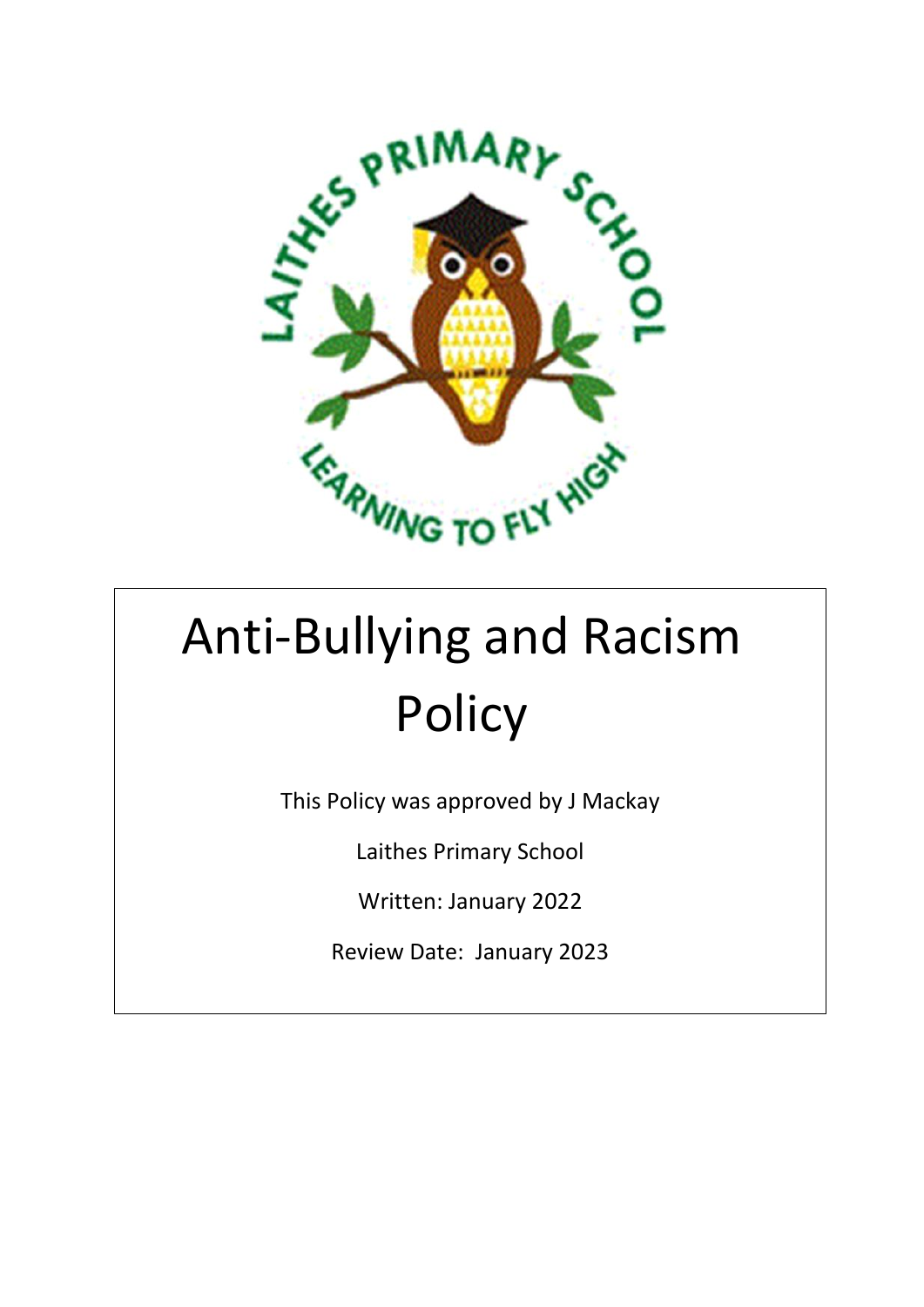Laithes Primary is completely opposed to bullying and racism and will not tolerate it.

We aim to develop a culture of respect and understanding where bullying can be acknowledged and dealt with in a way that is seen by all to be fair and reasonable.

This policy is written in accordance with **The Education and Inspections Act 2006, Independent School Standard Regulations 2010** and **The Equality Act 2010.** It should be read alongside the following policies: Behaviour, Equality, Safeguarding and Child Protection and confidentiality.

## **Principles and values**

Laithes Primary believe that:

- pupils have a right to learn free from intimidation and fear;
- adults have a right to work in an environment free from intimidation and fear;
- everyone should feel confident they are coming into a safe place;
- if bullying does take place, pupils needs will be paramount and they will be listened to;
- reported incidents will be taken seriously and thoroughly investigated.

## **Definition**

The Anti-Bullying Alliance defines bullying as:

Bullying is the repetitive intentional hurting of one person or group by another person or group where the relationship involves an imbalance of power. Bullying can be physical, verbal or psychological. It can happen face to face or through cyber space.

|  |  |  | <b>Types of Bullying Behaviour</b> |
|--|--|--|------------------------------------|
|--|--|--|------------------------------------|

| <b>Emotional:</b>                                                                                                                                                                                   | Racist:                                                                                                                                                                         |
|-----------------------------------------------------------------------------------------------------------------------------------------------------------------------------------------------------|---------------------------------------------------------------------------------------------------------------------------------------------------------------------------------|
| Being unfriendly<br>Hurting people's feelings<br>Excluding people from friendship groups and<br>activities<br>Interfering with other people's property $-$ hiding it,<br>damaging it or damaging it | Using racist terms and gestures towards others,<br>based on presumptions about a person's colour,<br>descent, accent, national or ethnic origin, migrant<br>status and religion |
| Tormenting somebody                                                                                                                                                                                 |                                                                                                                                                                                 |
| Verbal:                                                                                                                                                                                             | <b>Physical:</b>                                                                                                                                                                |
| <b>Teasing</b>                                                                                                                                                                                      | Punching<br>Sitting<br>Kicking                                                                                                                                                  |
| Spreading untrue information about someone else                                                                                                                                                     | Pushing<br><b>Hitting</b>                                                                                                                                                       |
| Name calling                                                                                                                                                                                        |                                                                                                                                                                                 |
|                                                                                                                                                                                                     |                                                                                                                                                                                 |
| <b>Sexual</b>                                                                                                                                                                                       | Homophobic                                                                                                                                                                      |
| Unwanted physical contact                                                                                                                                                                           | Using homophobic terms towards others                                                                                                                                           |
| Sexually abusive comments                                                                                                                                                                           |                                                                                                                                                                                 |
|                                                                                                                                                                                                     |                                                                                                                                                                                 |

**Cyber-bullying/Esafety –** It is any form of bullying which takes place online or through your mobile phone. Common websites include Facebook, Bebo, YouTube, MySpace, instagram, instant messaging on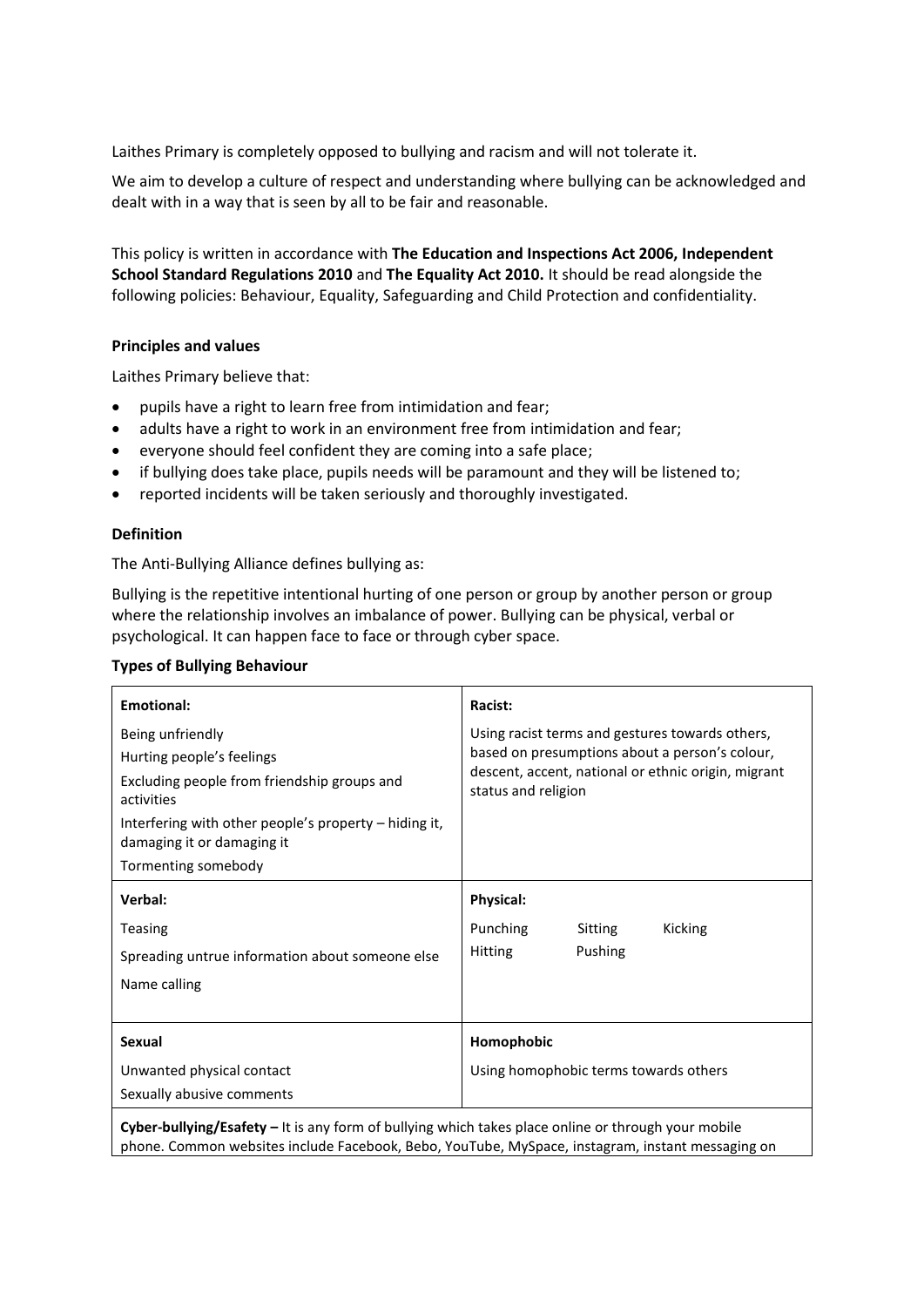MSN. Cyber-bullying is becoming more common on the internet and most young people will experience it at some time.

Cyber-bullying is a different form of bullying and can happen at all times of the day, with a potentially bigger audience, and more accessories as people forward-on content at a click.

## **Procedure for dealing with incidents /accusations of bullying**

## **As part of our duty of care staff will:**

- always intervene to defuse situations that they witness first hand;
- investigate fully an accusation of bullying that they are made aware of at any time after an incident;
- record witnessed and reported incidents on CPOMs for all children involved in incidents;
- inform the Head Teacher that an incident has occurred or has been reported;
- inform parents about incidents, how it has been investigated and the planned actions to prevent a reoccurrence of the behaviour;
- alert other members of staff who may come in contact with the pupils concerned;
- monitor the behaviour and review planned actions;
- keep parents fully informed and communicate regularly until matters are resolved.

## **Strategies for investigating incidents:**

- gather information, be sure and get the perpetrators account of the incident first, then ask the victim to describe their account of the event filling in any differences or information missing in the perpetrators account; (use the restorative approach to questioning) Appendix 1
- involve bystanders if necessary to get a clear picture of what has happened;
- listen to all pupils involved in incidents;
- encourage co-operation and positive actions;
- together with the perpetrator and the victim decide upon appropriate actions/resolutions;
- implement the interventions;
- if the problem is not resolved, try another intervention and if not already involved, involve PSA , member of the Senior Leadership Team and/or Head Teacher, contact outside agency for support.

Barnsley council have a support system in place to support any reports of bullying. [https://www.barnsley.gov.uk/services/children-families-and-education/schools-and-learning/get](https://www.barnsley.gov.uk/services/children-families-and-education/schools-and-learning/get-help-if-youre-being-bullied/)[help-if-youre-being-bullied/](https://www.barnsley.gov.uk/services/children-families-and-education/schools-and-learning/get-help-if-youre-being-bullied/)

## **Level of Involvement**

Depending on the nature and frequency of incidents of bullying , initial investigations into an incident/ accusation may be conducted by the class teacher or teaching assistant, however if it is felt that there is a need for the incident/accusation to be formally recorded on CPOMs a Senior leader usually the Head Teacher will become involved. At this level parents of pupils involved will be notified by either the class teacher, member of Senior Leadership Team, Head Teacher or the PSA depending on whom it is deemed more appropriate at the time of the communication. In instances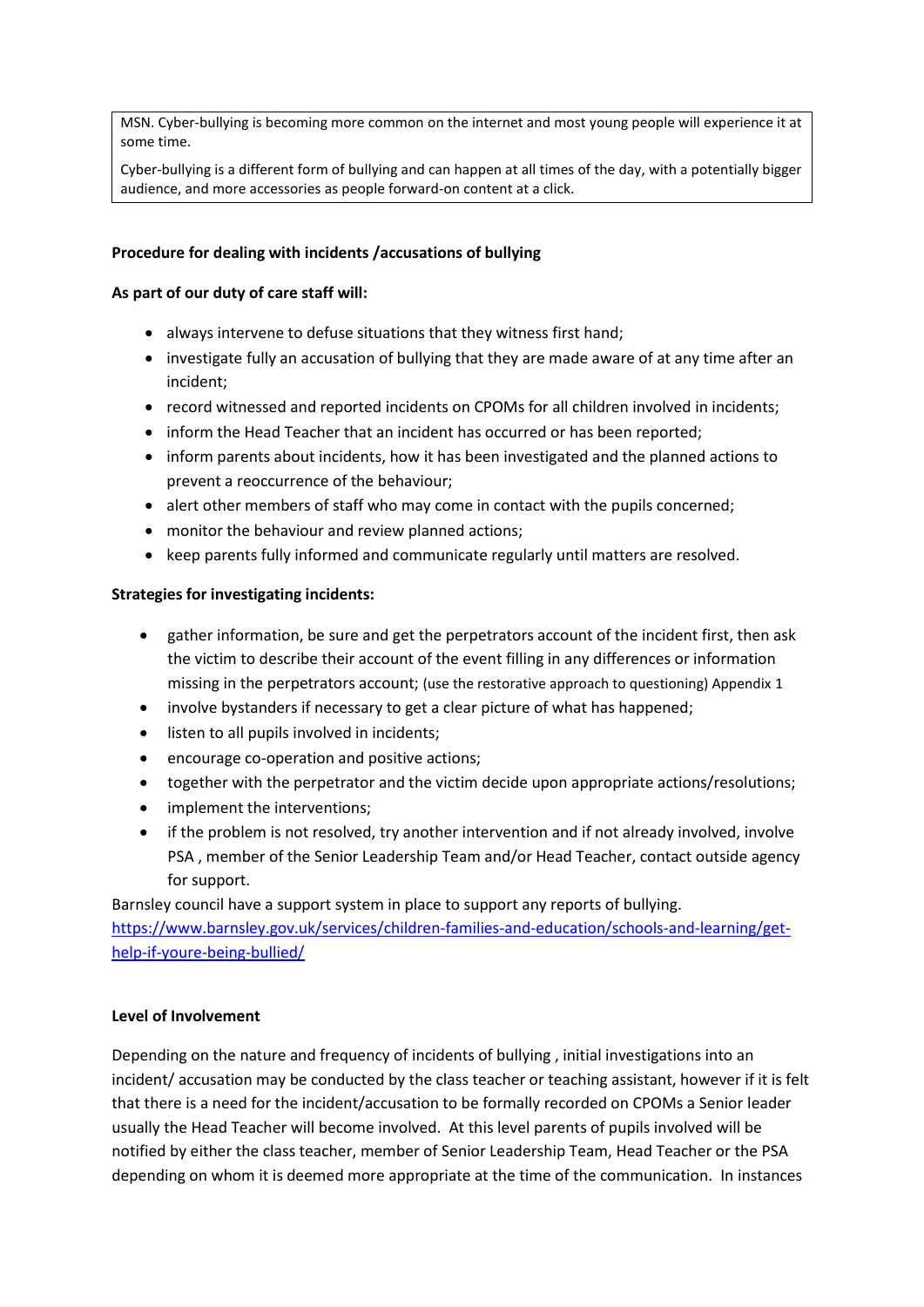of severe acts of bullying, violence or unresolved issues the CEO for the trust will become involved to secure a resolution for all parties.

# **Responsibility of the Senior Leadership Team and Headteacher**

- Record all bullying and racist incidents and report them to parents, Headteacher and governing body (only the Head Teacher, members of the Senior Leadership Team team have access to these records).
- We are committed to provide training for staff to deal effectively with incidents of bullying, racism, racial harassment, prejudice and stereotyping and to provide support to victim.
- Curriculum plans are monitored by SLT to ensure that bullying related issues are part of our teaching.

# **Responsibility of Staff**

- Build time within the curriculum to raise discussions on issues relating to bullying and why people bully and are bullied.
- Build time within the curriculum to promote and enhance awareness, understanding and acceptance between cultural groups.
- Acknowledge and celebrate the breadth of experience and intellectual resources that people from diverse backgrounds bring to the life of the school.
- Develop children's social skills generally within the class.
- Teach and encourage confidence-building and assertiveness.
- Staff and other adults set a good example in and around school modelling how to speak to others respectfully, being aware of the language and tone used.
- Provide an environment and culture that is inclusive to all.
- Raise awareness of all members of the school community to the values of cultural diversity
- Ensure that the school remains culturally inclusive and free from race discrimination and harassment.
- The school council take an active role in raising the issue of bullying.
- Consultations about school and concerns are taken annually. (including parent and pupil surveys)
- Reward children who help prevent bullying.
- Take all accusations of bullying seriously and deal with them promptly.
- Be aware and alert to signs of bullying.
- When bullying occurs a procedure is followed with clear expectations and consequences. (all children are aware of these consequences within school).
- Emphasise that it is the bullying behaviour we dislike and not the child.
- When bullying occurs time will be spent not only with the victim but also considering the reasons why someone becomes a bully.
- The wider search powers included in the Education Act 2011 give teachers stronger powers to tackle cyber-bullying by providing a specific power to search for and, if necessary, delete inappropriate images (or files) on electronic devices, including mobile phones.
- E Safety is taught within school and children are encouraged to share any concerns they have online.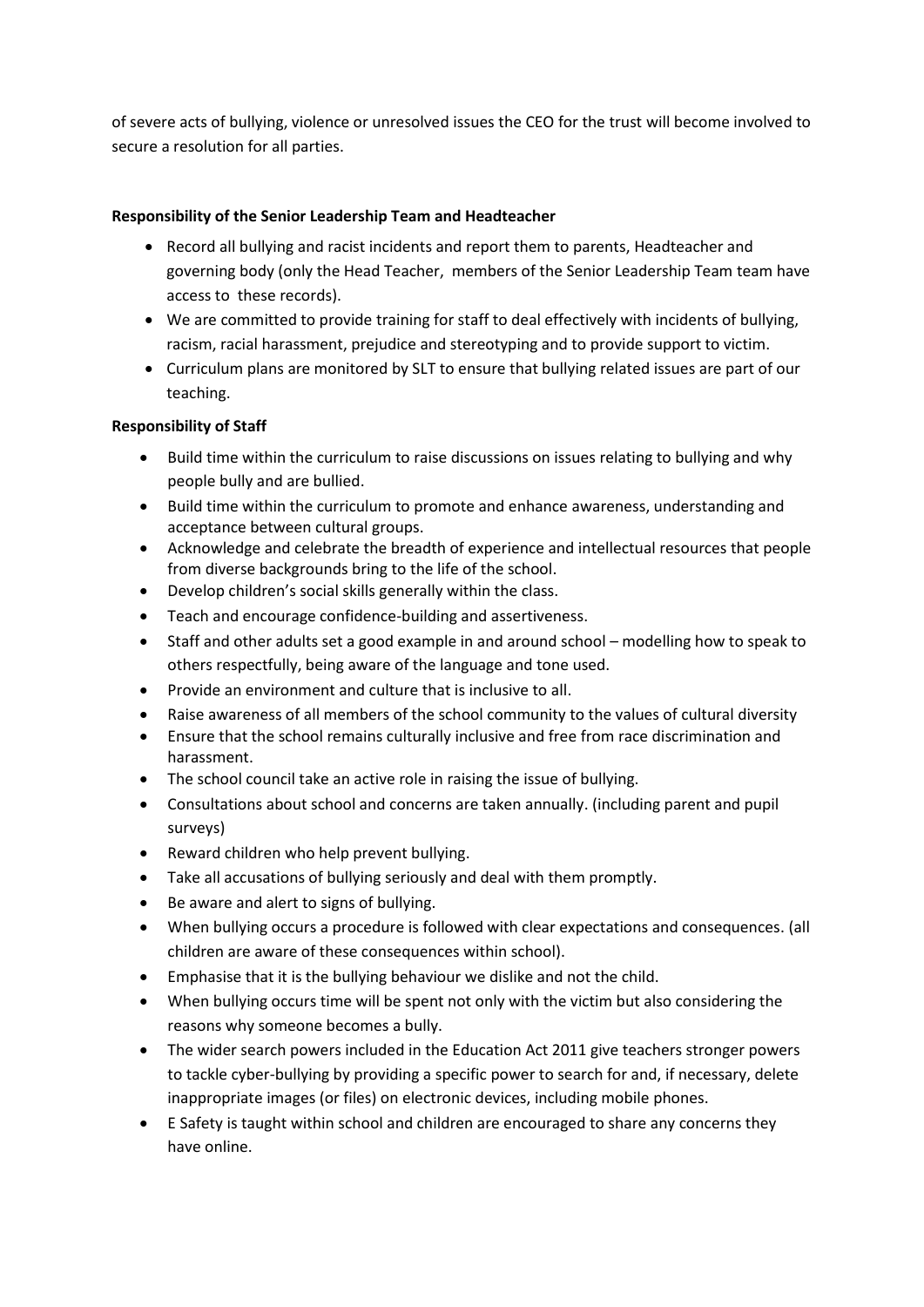## **Expectation of Pupils**

We ask our pupils to support each other by:

- refraining from becoming involved in any kind of bullying;
- report to a member of staff any witnessed or suspected instances of bullying, to dispel any climate of secrecy and help to prevent further instances;
- being honest and giving as clear as an account of any incident as they can;
- participating fully in attempts to resolve issues they may be involved in;
- not suffer in silence, but have the courage to speak out, to put an end to their suffering and that of other potential targets.

## **Parents as Partners**

A member of staff will always inform parents and organise a meeting to discuss the bullying. Actions will be agreed at this meeting and parents will be given feedback as to the outcome. Parents are encouraged to make further contact if the difficulty does not appear to have been addressed or the behaviour is being repeated.

We would always prefer that difficulties in relationships between children were sorted out in school and would discourage parents from intervening themselves.

We ask our parents to support their children and the school by:

- watching for signs of distress or unusual behaviour in their children, which might be evidence of bullying;
- advising their children to report any bullying to their class teacher and explain the implications of allowing the bullying to continue unchecked, for themselves and for other pupils;
- advising their children not to retaliate violently to any forms of bullying;
- being sympathetic and supportive towards their children, and reassuring them that appropriate action will be taken;
- keep a written record of any reported instances of bullying;
- inform the school of any suspected bullying, even if their children are not involved;
- co-operating with the school, if their children are accused of bullying, try to ascertain the truth. And point out the implications of bullying, both for the children who are bullied and for the bullies themselves;
- supporting school by attending any meeting required and participating in any planned actions to resolve issues.

## **Signs of bullying**

We encourage children to report incidents of bullying either of themselves or of others. However, there are times when children will 'suffer in silence' out of fear of what might happen if the bullying is reported. Therefore, it is important that staff watch out for the following indicators in the behaviour of victims of bullying.

The victim might be:

- frightened or unwilling to come to school
- absent from school more than usual
- withdrawn and anxious
- starting to stammer
- running away from school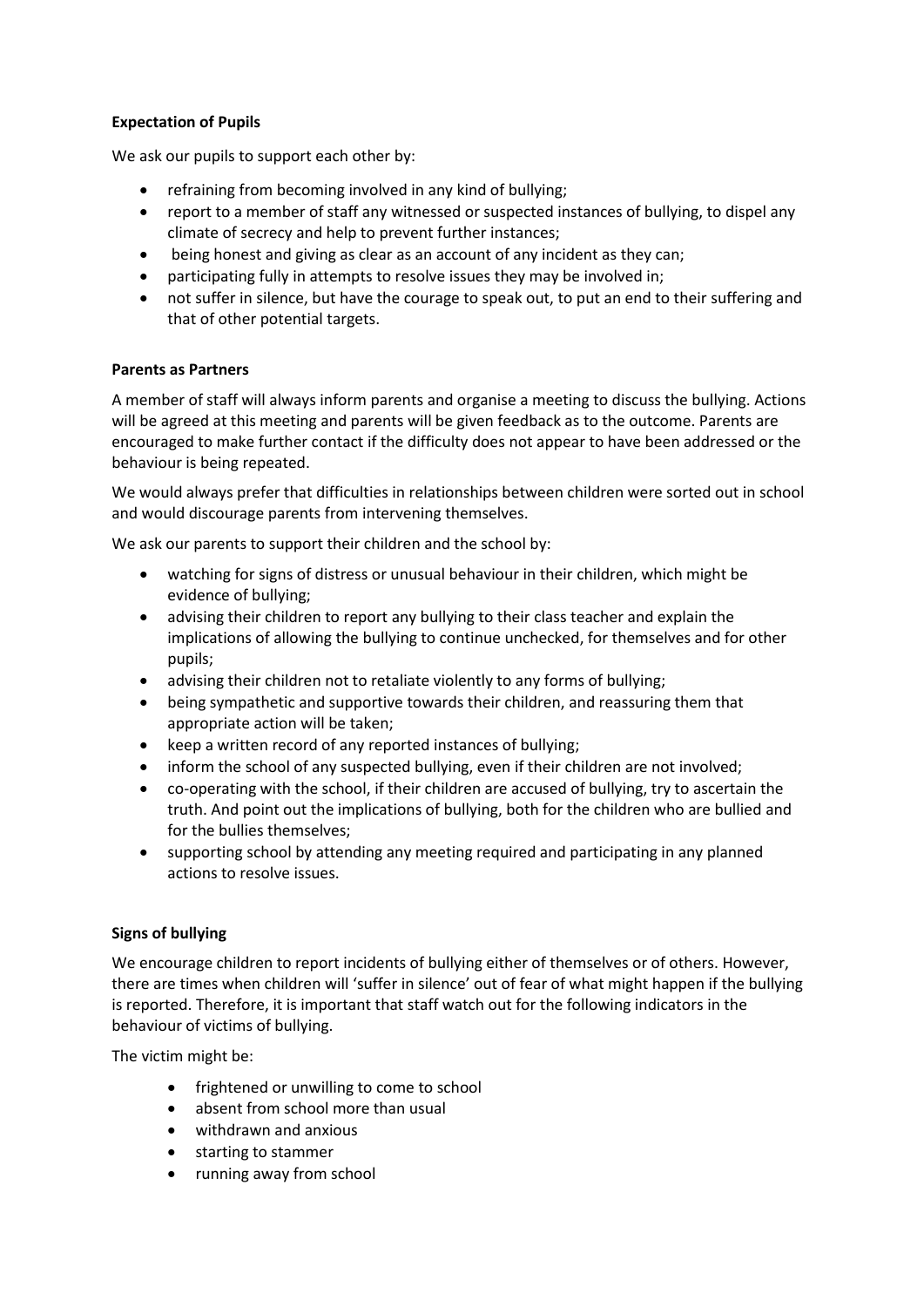- crying at night or having nightmares
- performing less well at school
- coming home with damaged belongings or has possessions going missing
- asking for money or stealing money
- losing money on a regular basis
- suffering from unexplained cuts and bruises
- becoming more aggressive and bullying others
- losing appetite or complaining of being hungry

## **Special Educational Needs and Physical disability**

Children with specific special needs may be particularly vulnerable to bullying activities. Staff will be vigilant for any changes in their behaviour and should provide regular opportunities for them to discuss any worries they might have.

## **Bullying outside school premises**

Where bullying is reported to school staff outside the school premises, it will be investigated following the procedure set out above. It is at the Headteacher's discretion whether to notify the police.

If any allegations, are suspected of being of a criminal nature or poses a threat to a member of the public the police will always be informed.

## **Equal opportunities**

It should be noted that there is no one 'stereotypical bully'. Bullies can come in all shapes and sizes and most people at some stage will have been involved in a bullying incident. It is important that staff keep an open mind when dealing with allegations and should be clear of their evidence. However, there may also be times where children have to be given the benefit of the doubt, both for and against the bully where insufficient proof is available.

The Headteacher, Deputy headteacher and Senior Leadership Team will monitor the situation across the school. They will monitor the number of incidents/accusations and the implementation of this policy to ensure that it is effective and make any necessary changes.

This policy is endorsed by our Governors, who support the school in its attempts to eliminate bullying from its schools.

Review Date: February 2023